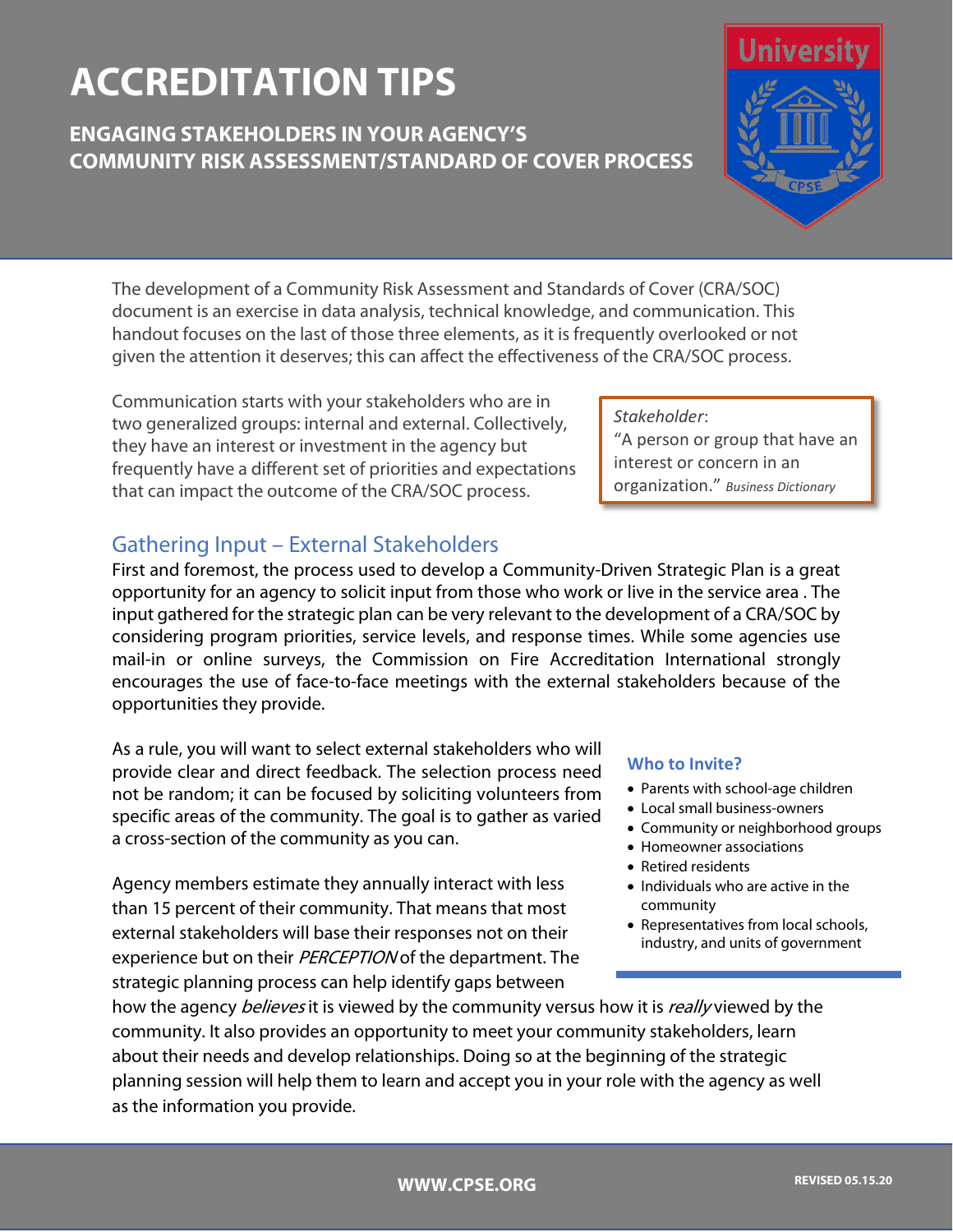#### **ACCREDITATION TIPS**

#### **ENGAGING STAKEHOLDERS IN YOUR AGENCY'S COMMUNITY RISK ASSESMENT/STANDARDS OF COVER PROCESS**

#### **Meeting Tips**

**B**e prepared and on time **A**sk the stakeholders open-ended questions that cannot be answered with a yes or no **K**eep the meeting to an hour **E**nsure that all participants can ask questions **R**ecord all comments, observations, and suggestions **S**tick to the agenda

## Gathering Input & Buy-In from Internal Stakeholders

The development of the CRA/SOC is a foundational element of the risk-based accreditation process. It is based on facts and numbers that support data-informed decisions rather than emotion. Once completed, it can become the "guidance system" that provides the data to drive the decisions necessary to be an effective agency.

The internal stakeholders involved in the development of the CRA/SOC should ideally come from all levels and areas of the organization and have a desire to participate. This also helps to create buy-in and support from all agency members. This process is most effective when treated as a "team sport" that invites collaboration and contributions.

Be aware that some internal stakeholders may seek to use the process to drive support of historical deployment practices. For the CRA/SOC process to be effective, those practices need to be set aside to allow consideration of the fire and non-fire risk in the community and the critical tasking needed to safely mitigate those risks. Doing so allows agencies to increase or decrease the type and number of resources deployed to an incident to match the identified risks.

### Steps to Consider

| <b>Planning Zones</b>      | Be transparent in the methodology used to assess the topics in<br>$\bullet$                                                                                                                                           |
|----------------------------|-----------------------------------------------------------------------------------------------------------------------------------------------------------------------------------------------------------------------|
| <b>Risk Assessment</b>     | the box to the left                                                                                                                                                                                                   |
| <b>Critical Tasking</b>    | Share the results of the data analysis                                                                                                                                                                                |
|                            | Ask for input; do not disregard the members institutional<br>$\bullet$                                                                                                                                                |
| Resource                   | knowledge of The community                                                                                                                                                                                            |
| Deployment                 | • Listen to what is said and follow up on questions<br>Help the members understand how topics affect them and what<br>$\bullet$<br>they do<br>Provide regular progress updates as milestones are reached<br>$\bullet$ |
| Performance<br>Measurement |                                                                                                                                                                                                                       |
|                            |                                                                                                                                                                                                                       |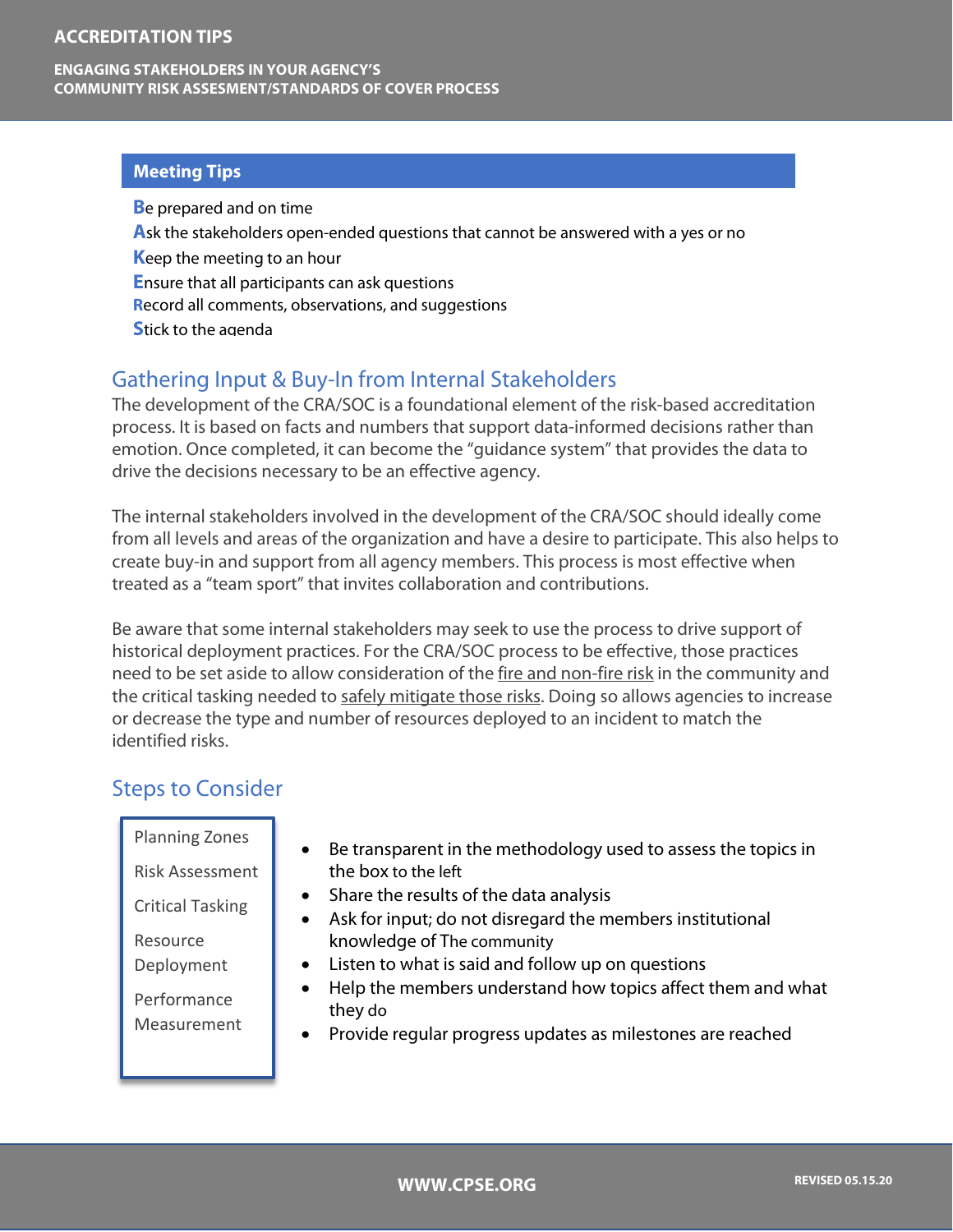

## Gaining AHJ Approval and Reporting Gaps in Performance

The process of setting the response measures for current and future performance is a mix of data analysis, technical expertise, and political judgment. Elected officials collectively decide policy issues for the agency and the staff is responsible for implementing that policy direction. The challenge for the agency is to frame the discussion with the AHJ as one concerning riskversus-benefit. The CRA/SOC process is based in part on the concept that the AHJ accepts the level of fire and non-fire risk in the community and, just as importantly, is responsible to decide how it will protect the community from those risks. Expressed differently, how much will/can the AHJ pay to protect the community from those risks?

To do this, the agency needs to consider how to present the information in the CRA/SOC in a way the AHJ members can digest, discuss, and decide priorities. Consider these communications basics:

#### Communications 101

- a) Exercise patience, listen more than you talk
- b) Understand they are people, keep your cool and do not overreact
- c) Understand how they prefer to communicate and shape the message accordingly

Probably the most effective way to depict large amounts of data is using visuals, particularly those created by Geographic Information Systems (GIS). Such visuals can convey data in context and can support an informed and productive conversation. It can help to focus the group's attention on not only the existence of risks and service demands in the community, but also show WHERE those risks and demands are located.